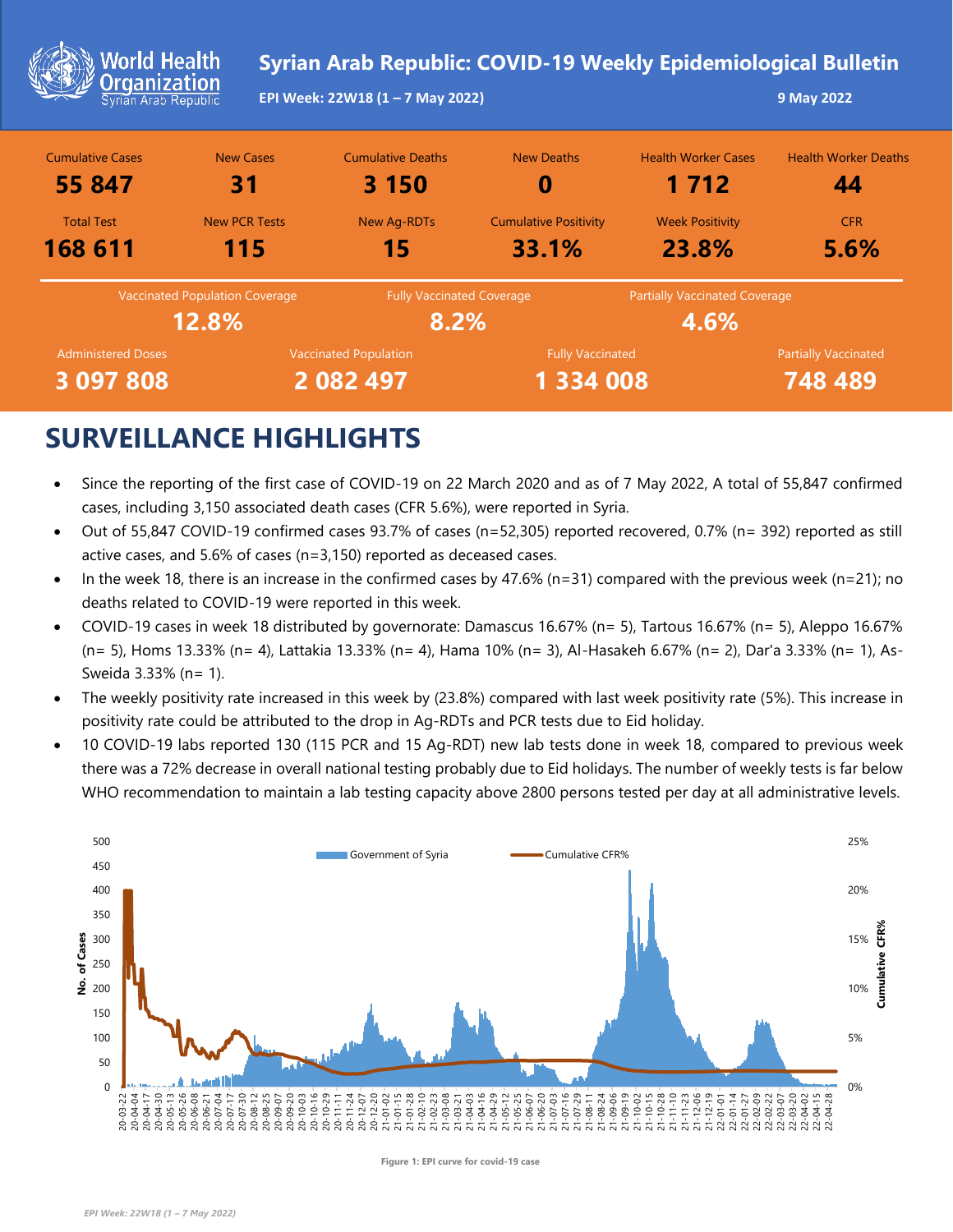



**Asymptomatic • Mild/ Moderate • Severe/ Critical • Under investigation** 

**Figure 3: Distrubution of cases by severity** 



**Figure 4: Age and Gender distrbution by Outcome Figure 5: Case distribution by Governorate**

| Governorate              | Number<br>positive | Incidence /<br>100,000 | <b>Death</b> | <b>CFR</b> |
|--------------------------|--------------------|------------------------|--------------|------------|
| As-Sweida                | 2,960              | 778.8                  | 258          | 8.72%      |
| <b>Tartous</b>           | 3,912              | 414.8                  | 277          | 7.08%      |
| Homs                     | 6,071              | 399.3                  | 367          | 6.05%      |
| Ar-Raqqa                 | 25                 | 3.2                    | 2            | 8.00%      |
| Hama                     | 2,821              | 191.9                  | 81           | 2.87%      |
| Aleppo                   | 8,531              | 203.9                  | 498          | 5.84%      |
| Dar'a                    | 3,272              | 319.1                  | 134          | 4.10%      |
| Deir-ez-Zor              | 830                | 74.9                   | 113          | 13.61%     |
| Rural<br><b>Damascus</b> | 5,029              | 166.2                  | 50           | 0.99%      |
| Quneitra                 | 996                | 880.1                  | 33           | 3.31%      |
| <b>Damascus</b>          | 10,693             | 584.7                  | 901          | 8.43%      |
| Lattakia                 | 9,761              | 765.9                  | 432          | 4.43%      |
| Al-Hasakeh               | 939                | 81.7                   | 4            | 0.43%      |
| Idleb                    | $\overline{7}$     | 0.2                    | 0            | $0.0\%$    |
| <b>Total</b>             | 55,847             | 258                    | 3,150        | 5.6%       |



**Figure 6: Weekly Test and Positivity Rate**